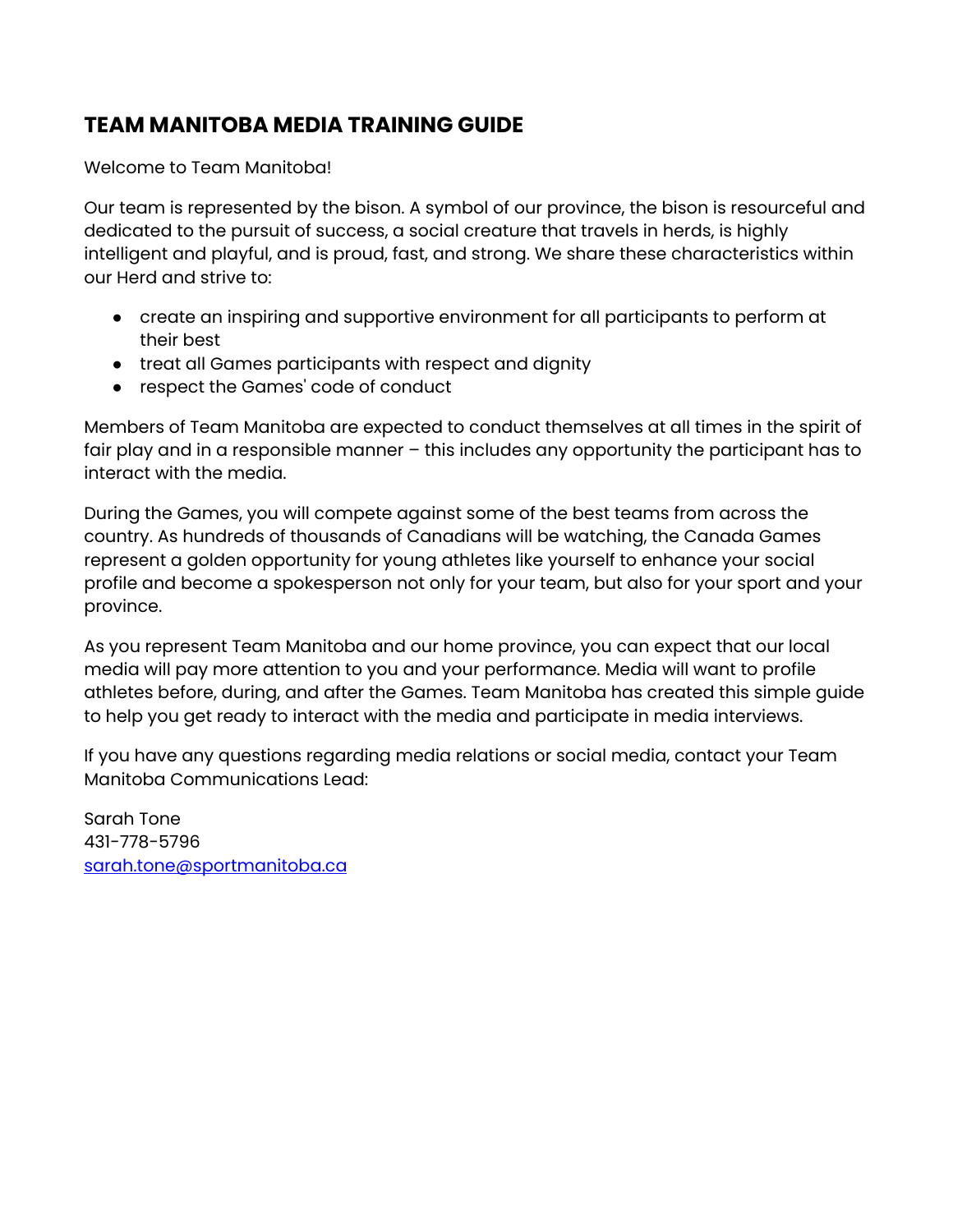# **YOUR SUPPORT TEAM**

As a member of Team Manitoba, you will have a support team to assist with media relations. A member of Team Manitoba's mission staff will be assigned to your team and the communications mission staff will also be available. Your coach will have all of their contact information at the Games.

The Team Manitoba Communications Lead is responsible for all communications strategies, including media relations, eNewsletters, social media, and the website. They are the link between media and Games participants. They will arrange interviews by coordinating the timing and location, and ensuring athletes and coaches are ready by providing media training before the interview.

# **USING SOCIAL MEDIA**

No matter which platform, social media plays a big role in how your followers - family, friends, teammates, sponsors, local media etc. - keep up with you during the Games.

Representing your province on the national stage is a big deal and with that comes a big responsibility. It's important to remember that the image, content, and persona you post online are there forever. Be sure to use your best judgment before posting and keep things positive whenever possible. Team Manitoba (Sport Manitoba) has a social media policy that will help guide you through posting to your accounts. This policy is in the Code of Conduct. Be sure to follow it at all times.

Your audience will grow during a national competition. Followers of the sport or event, teammates, other athletes and teams, potential sponsors, colleges, and universities may all show interest in you more than ever before.

Before posting to social media, ask yourself:

- Would I be comfortable with this being on TV or on the front page of a newspaper, e-newsletter, or blog?
- Would I say this to a coach, a friend, or a reporter?
- Would I be comfortable with the content being attributed to me in five years' time?

Whether your account is private or not, anything you post to social media becomes public domain – that means anyone can access it at any time, and directly associate it with you. This will reflect on you as an athlete and a person.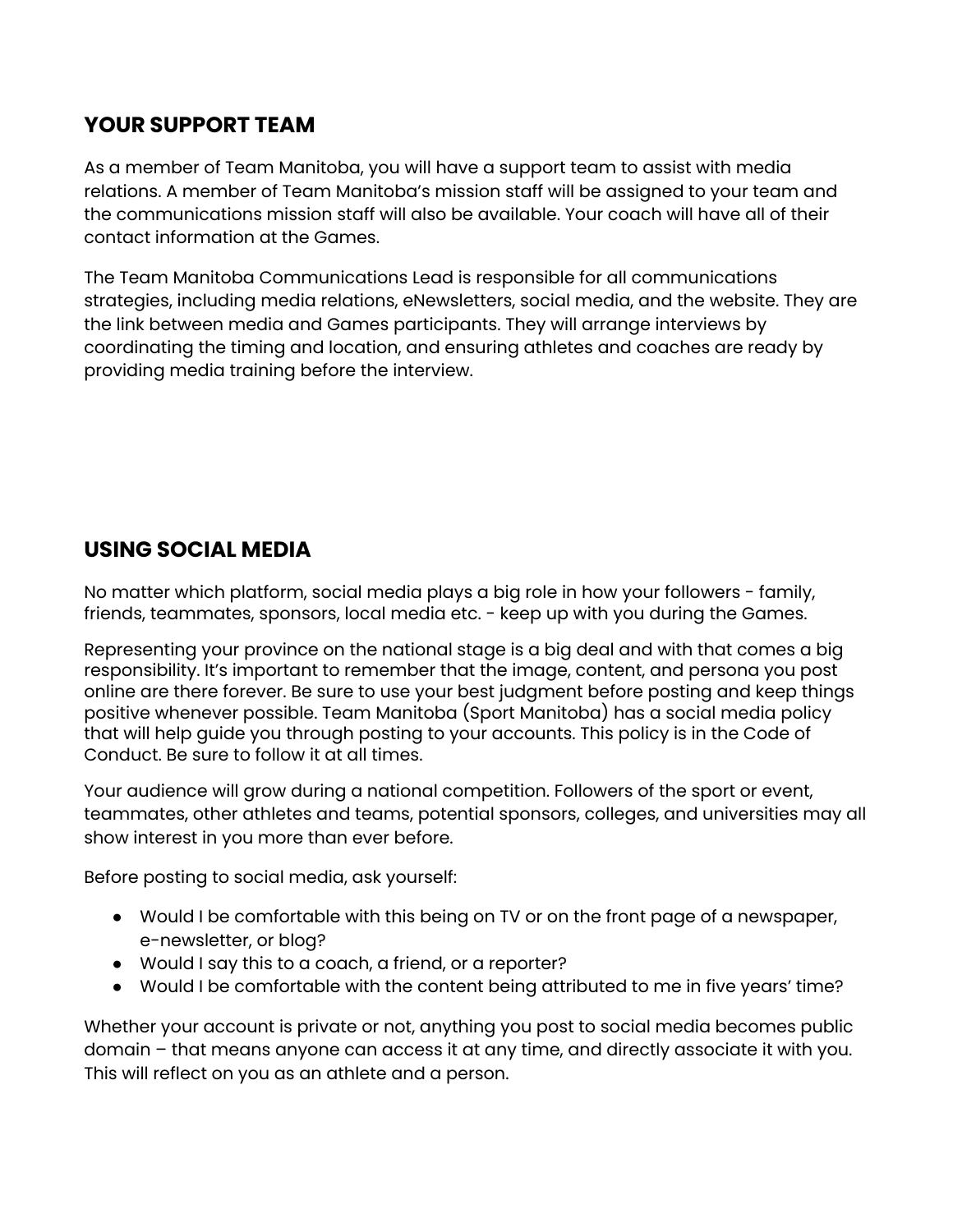### **Team Toba Tips:**

- Ask yourself if what you're about to post is good for you, your team, your sport, and/or your province
- Create a positive story and have respectful conversations
- **●** Create posts that showcase your personality and your journey for people to like, comment on, or share
- Do not make disrespectful, defamatory or dishonest comments
- **●** Do not share confidential or personal information

#### **Team Manitoba – Social Media**

Team Manitoba posts stories, results, medal counts, photos and so much more on social media to highlight our team during the Games. We encourage you to follow the Herd and share what we post! Find Team Manitoba on:

- [Instagram](https://www.instagram.com/TeamToba/) @teamtoba
- [Twitter](https://twitter.com/teamtoba) @teamtoba
- [Facebook](https://www.facebook.com/teammanitoba) Team Manitoba

Use our hashtags #HerdofUs and #TeamToba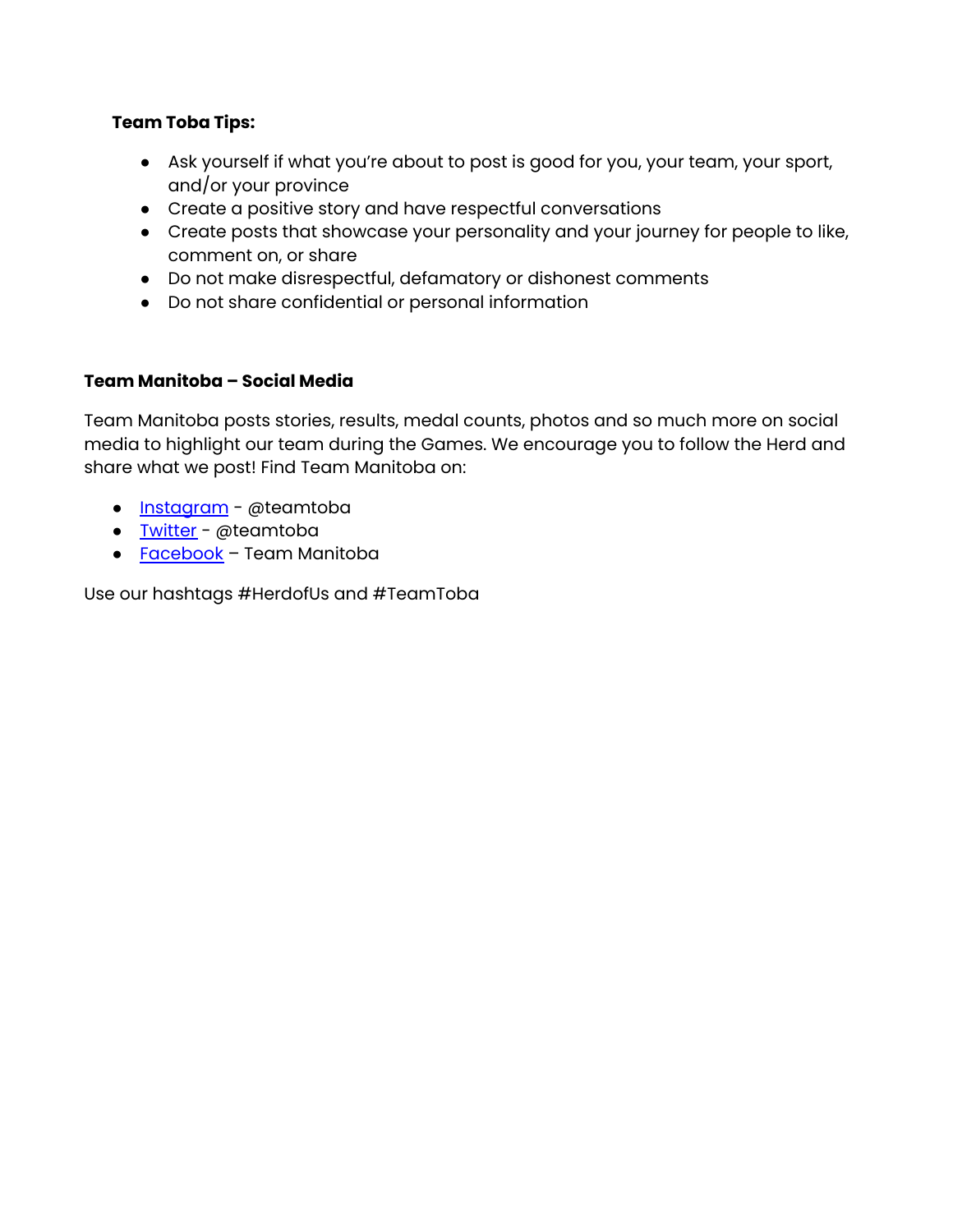## **MEDIA RELATIONS**

## **Who is the media?**

**Print** media include newspapers, journals, and magazines. A reporter will take written or voice notes to record your interview and will use quotes and soundbites of the interview to create the story. All stories require a photo so the reporter may ask to take one. Local print media includes the Winnipeg Free Press, Winnipeg Sun, and you may also see the story in the host local media, or nationally in The Globe and Mail or National Post.

**Broadcast** media are TV and radio stations. If you are doing an interview for TV, there will be a camera person filming the interview using a video camera or phone. Radio reporters typically use a combination of phones, microphones attached to recorders, or paper notes to record interviews. In either case, the reporter will use soundbites for the story. The interview might be live or recorded and broadcast at a later time. TSN/RDS are the host broadcasters for the Canada Games. Local broadcast media includes CTV, CBC, APTN, etc.

**Online / Multimedia** Most print and broadcast news outlets have an online presence, and some create podcasts and webcasts too. Most also use social media to increase the audience for their content. Online media includes the Canadian Press and ChrisD.

#### **Where will the media be at the Games?**

Accredited media have access to all of the Games venues except the Athletes' Village. Most media want to interview athletes or coaches at the venue either before or after your competition. Some media, like TSN/RDS, may want to arrange an interview at a studio.

#### **How will the media arrange interviews?**

Media will talk to the Team Manitoba communications staff to request an interview and the communications staff will talk to your mission staff or coach to figure out the best time and location for an interview. Sometimes, the interview request is extremely last minute and must be done quickly, and other times you will have a couple hours or days' notice.

#### **What do I do if a media representative approaches me?**

Make sure to talk to your mission staff or coach right away to let them know about the request. This isn't an official request to participate in an interview, this is the media showing interest in speaking to you. Either way, remember, you're never off the record. Take note of the reporter's name, which organization they work for, and what they'd like to talk about. You can also ask for questions in advance, to help you prepare.

#### **If you feel comfortable talking to the media:**

Let your mission staff or coach know about the interview request. With your mission staff or coach, choose a time and place that is convenient for you and the media. Your mission staff will take care of letting the communications staff know about this request.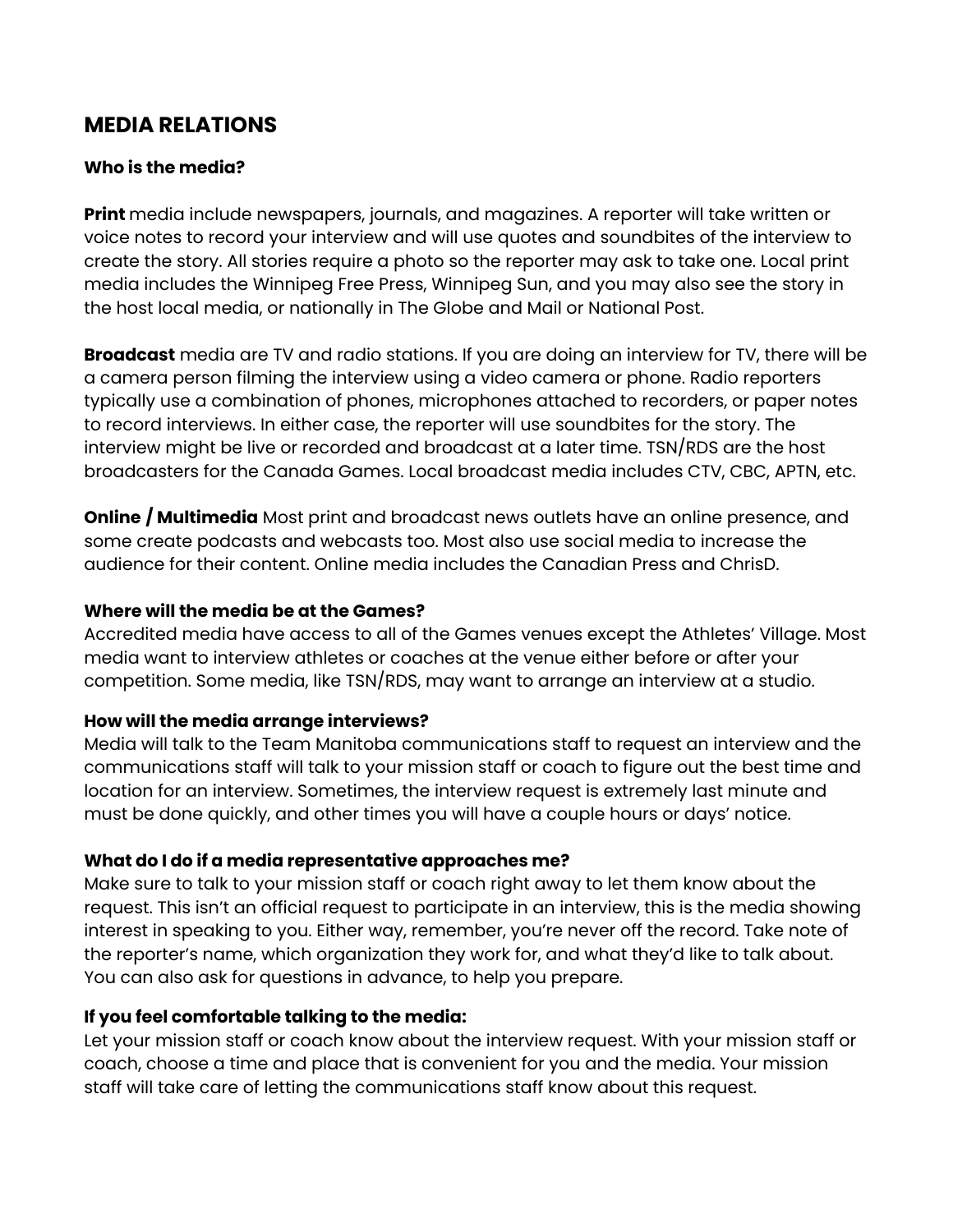## **If you don't feel comfortable talking to the media:**

It's OK to politely direct the interview request to your mission staff or coach, who will then direct them to the communications staff.

#### **What do the media want?**

Media attend the Games to tell the stories of the teams and athletes. Stories may be fact or results based or have a human interest angle. In either case, the media want to hear about you, your team, and your journey to the Games.

## **Preparing for your interview**

While most interviews happen during the Games, following your competition, the media may want to speak to you before you depart for the Games, during a Team Manitoba media conference or at team activities – like a practice or meeting. When agreeing to do an interview, it is important you work with your mission staff or coach to select a time and place that doesn't interfere with your training, team events, or your school schedule that also works within the reporter's deadline. Team Manitoba communications staff can assist with scheduling interviews pre, during, and post- Games. Here are some examples of questions media might ask:

#### **Pre-Games Interview**

- How is your training going?
- What is your training schedule?
- How are you preparing for the Canada Games?
- What is your biggest challenge so far?
- How do you feel knowing you'll represent your province at the Canada Games?

## **Competition-Day Interview**

- How are you feeling?
- What is your goal today?
- How did you prepare?
- What will your biggest challenge be today?
- What's been our favourite moment at the Canada Games so far?

## **Post-Competition Interview**

- How do you feel about your competition?
- Are you happy with the results?
- What went well today?
- What went wrong today?
- What was the key to your success today?
- How will you prepare for the next competition?
- If you could change one thing about your performance today, what would it be?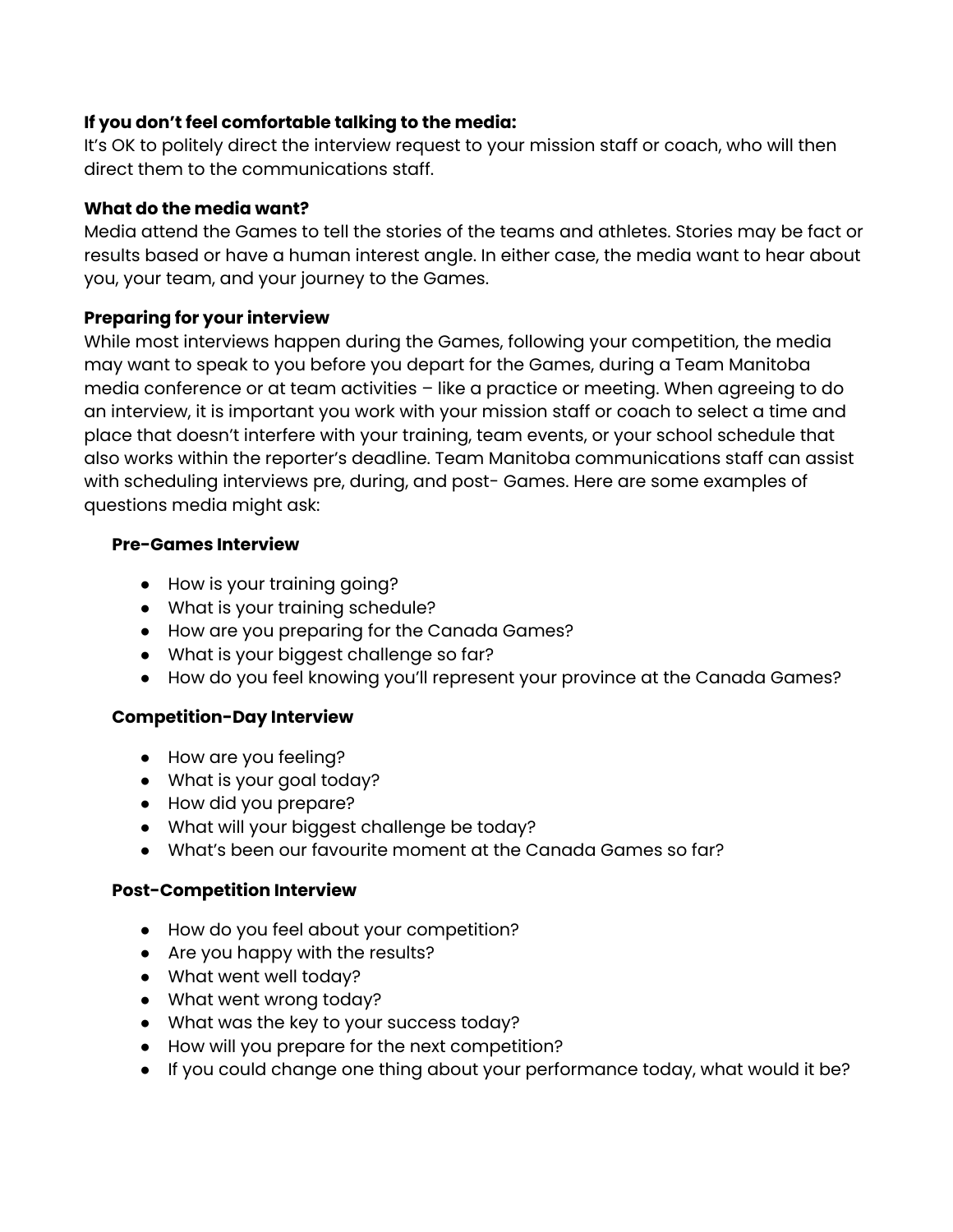#### **Feature Interview**

You might also have the opportunity to sit down with a reporter for a longer interview. Feature interviews often profile one person and highlight their accomplishments. Some questions you might get asked in a feature interview include:

- Who is your mentor or role model?
- What motivates you?
- What are your goals?
- What originally attracted you to the sport?
- What's next for you?
- Who helped you along the way?
- What are your athletic career goals?

#### **Practicing your Interview**

It is important to take the time to think about these sample questions and how you would answer them in a real-life media interview.

#### **Team Toba Tips**

- Review the sample questions and write down your answers
- Write your answers one sentence at a time, keep them short
- $\bullet$  This is your chance to show us your personality  $-$  let it shine!
- The more you practice, the more comfortable and confident you'll be

#### **Sound Good**

Key messages are the main ideas you want to talk about during the interview, and having a couple of them will help you answer all sorts of questions.

#### **Team Toba Tips**

- Key messages are complete thoughts broken into short, simple sentences
- This is what you want people to know and remember about you
- Use simple language; no slang or technical mumbo jumbo
- **●** Always tell the truth and be positive

#### EXAMPLE:

You are doing a pre-game interview and participating in the Games is the topic.

Think about what you want to say and what you want the people who will hear the interview to know about you.

- You have trained really hard and you feel prepared to compete at the Games
- You want to thank your coach and family, trainers, and team for their support
- You want people to know you are excited about participating in the Games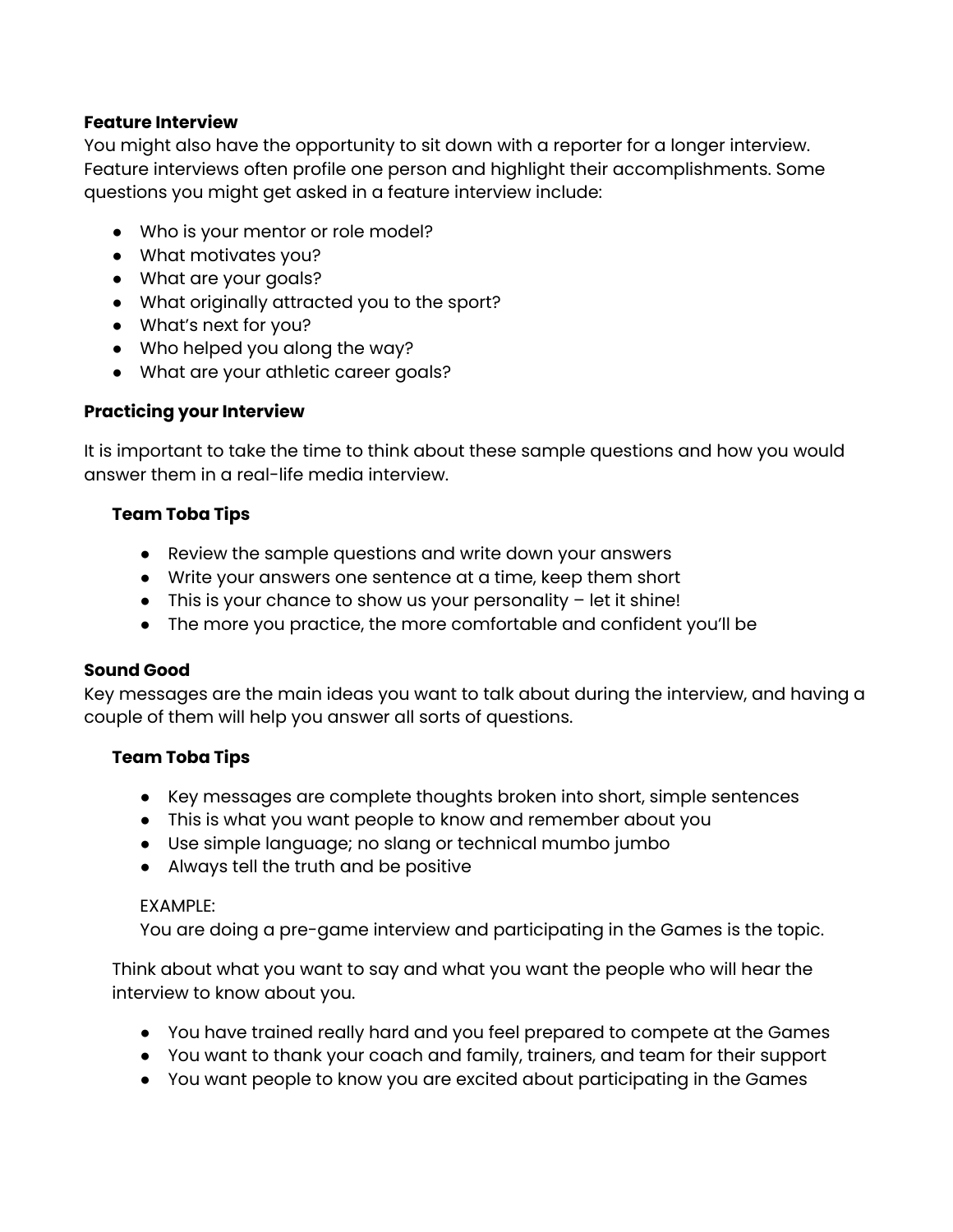Now, expand on these ideas to create your story - what do you bring to the team, how long have you participated in your sport, what's the most important thing you're working on etc. Jot down your notes, practice, and you'll find you're more confident and capable of participating in a media interview than ever before!

### **Team Manitoba Key Messages**

- I am proud to be representing Team Manitoba and competing at the Canada Games.
- I am grateful for the support from my coaches, parents, teammates, mission staff and everyone who helped me get to this level.
- I want to thank the Host Society and volunteers for organizing an incredible event.

## **Soundbites**

Soundbites are short sentences that capture complete thoughts that reporters can use in their stories.

#### EXAMPLE:

A reporter asks, "Stefan, how did you prepare for this competition?"

A great sound bite could be: "I prepared for this competition training really hard over the past year with the help of my coach. I learned new techniques, and worked on my power, speed, and agility to get to where I am today."

Feel free to expand on this thought, but know the reporter has a great clip that can easily be included in a print story, TV, or radio interview.

#### **Issues and crisis situations**

Sometimes things don't go according to plan. You might experience or be a part of:

- An emergency such as a serious injury
- A crisis situation such as a security issue
- A Games-related situation such as a dispute of a result or drug testing

If media contacts you about a questionable or controversial situation:

- Inform your mission staff who will contact communications staff and Chef de Mission
- Do not participate in interviews or post any related information to social media
- Wait for further instructions from your mission staff

If a reporter asks you to comment on someone's poor performance, always remember you should speak positively about your teammates and competitors. You might answer this question with, "What I can tell you is, we worked really hard as a team to get to where we are today, and we're all proud of that." This keeps the reporter focused on you and your team, and keeps the conversation going in a positive direction.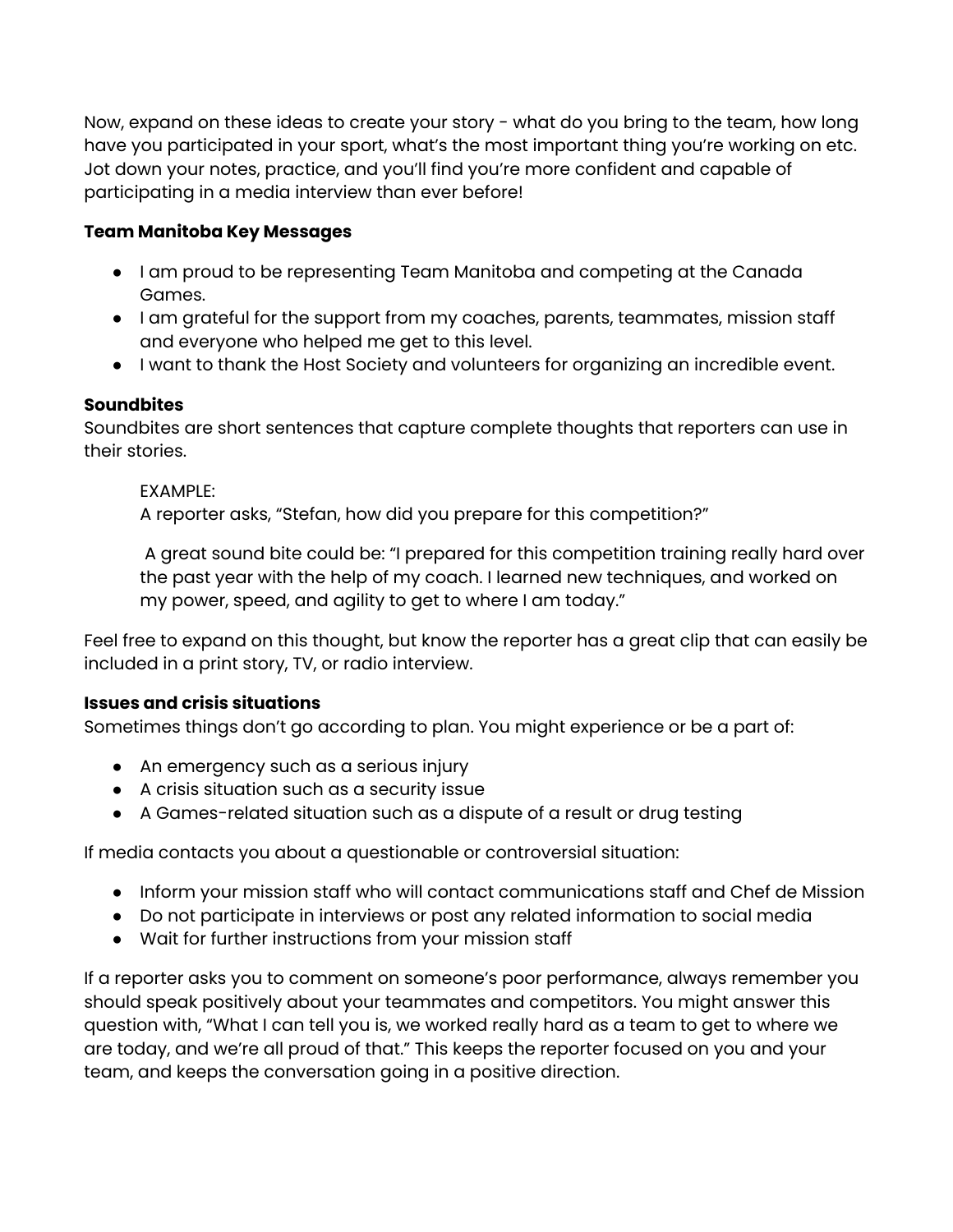If a reporter asks you to talk about a negative or controversial topic, such as the use of performance enhancing drugs, direct the reporter to Team Manitoba Communications staff or mission staff.

## **Team Toba Tips:**

- Do not lie to the reporter
- Do not use profanity, inappropriate language, or slang
- Do not make disrespectful, defamatory, and/or dishonest comments
- Do not share confidential and personal information
- Do not say or think that anything is "off the record"

Don't ever feel as though you need to respond to a reporter's question. If you aren't comfortable speaking to the media, or have been directed not to, you might answer a question with "I can't answer that for you right now, but if you follow up with our Communications staff, they can help you." This is better than saying "no comment", which we recommend you avoid.

## **Team Toba Tips for winning interviews**

- Be an active listener and focus on the reporter's questions
- Practice, practice, practice
- Have a conversation with the reporter
- Pause, and ask for clarification if you don't understand the question
- Speak clearly and slowly
- **●** Keep your answers short and to the point
- Make every effort to be cooperative and pleasant with the media
- Provide positive comments about your competition, the Host Society and volunteers

## **Look Good**

It's important to make sure you look presentable and professional – even for radio! Reporters will take photos or videos to go with the story so make sure to look your best.

## **Team Toba Tips**

- Wear your Team Manitoba uniform
- Keep a piece of your walkout uniform with you, a t-shirt or long sleeve, just in case
- **●** Take a minute to drink some water, clear your throat and find your focus